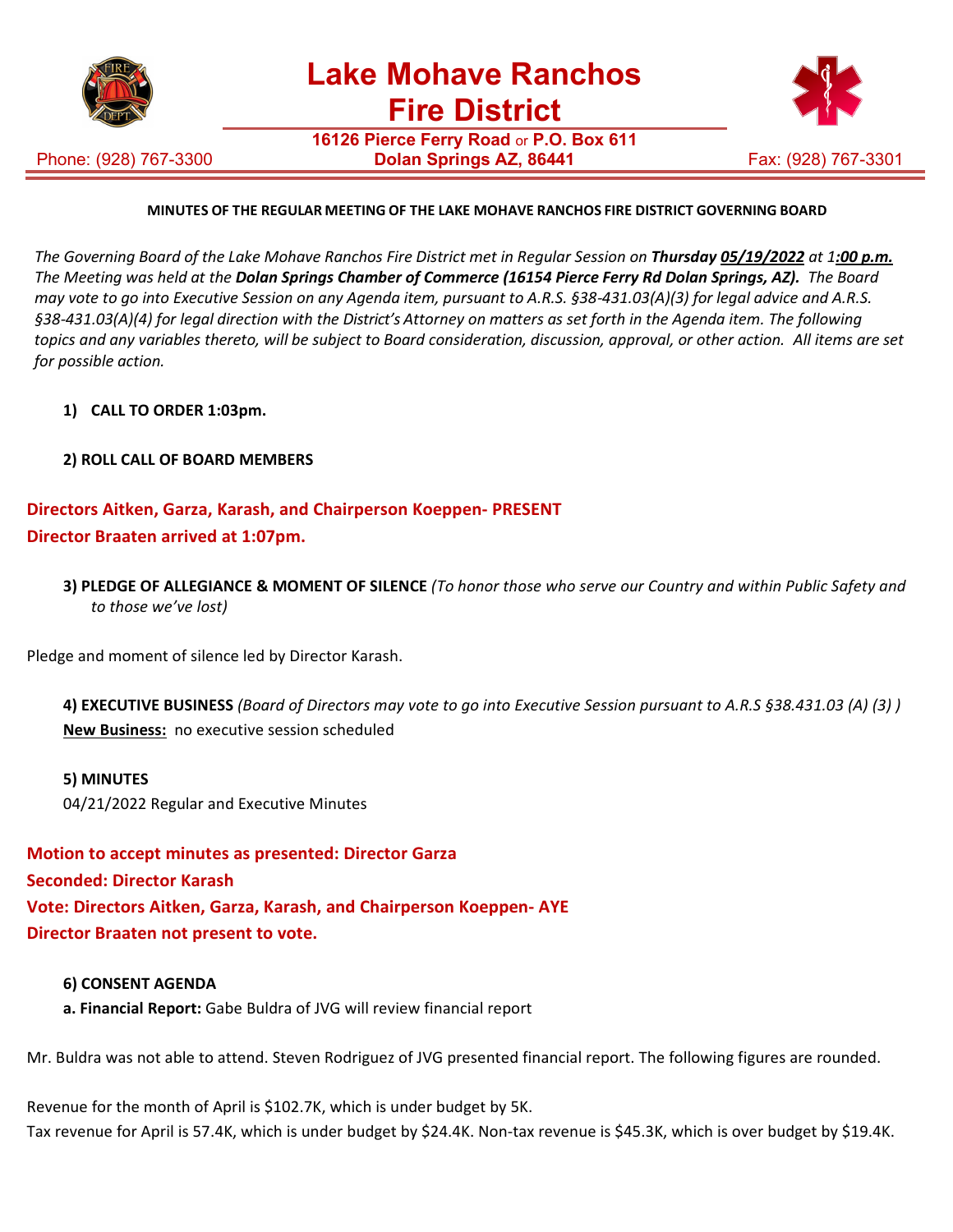Expenses for April totaled \$82.3K, which is over budget by 5.4K. This is driven by vehicle repairs and fuel.

Year to date, total revenue is \$1.286 million, which is \$59.3K over budget. This is driven largely by ambulance revenue.

Year to date, total expenses are \$1.109 million, which is 25K under budget. This is due to personnel expenses.

# **Motion to accept financials as presented: Director Garza Seconded: Director Karash Vote: Directors Aitken, Braaten, Garza, Karash, and Chairperson Koeppen- AYE**

**b. Chief Report:** Fire Chief Tim Bonnee will review chief's report

# **Run Report: AMR Transports:** 0 **Med Calls:** 97 **Dolan Transports:** 86 **Dolan Refusals:** 5 **Dolan Public Assists:** 2 **Fire Calls:** 23 **Mutual Aid Calls:** 2 **Highway 93 Calls:**16 **Meadview Calls:** 14 **Meadview Transports:** 10 **Meadview Refusals:** 4 **Meadview Public Assists:** 0 **Meadview Coverage Days:** 15

### **Meetings/Conferences/Trainings:**

Run Review was on 4/12/2022

# **District Properties:**

The individual that broke into Station 43 via the fingerprints the police obtained. He was found with District property in is possession. Due to compounding circumstances, this person will remain in jail until trial.

### **District Vehicles:**

T-418 required a replacement of a turbo speed sensor along with regular maintenance.

# **Projects in the Works:**

The District will be applying for a Firehouse Subs grant to obtain more turnout gear. As for Wildland deployments, T-418 returned from the District's first assignment of the Wildland season, and the District is sending the ambulance out on another assignment in New Mexico on Tuesday.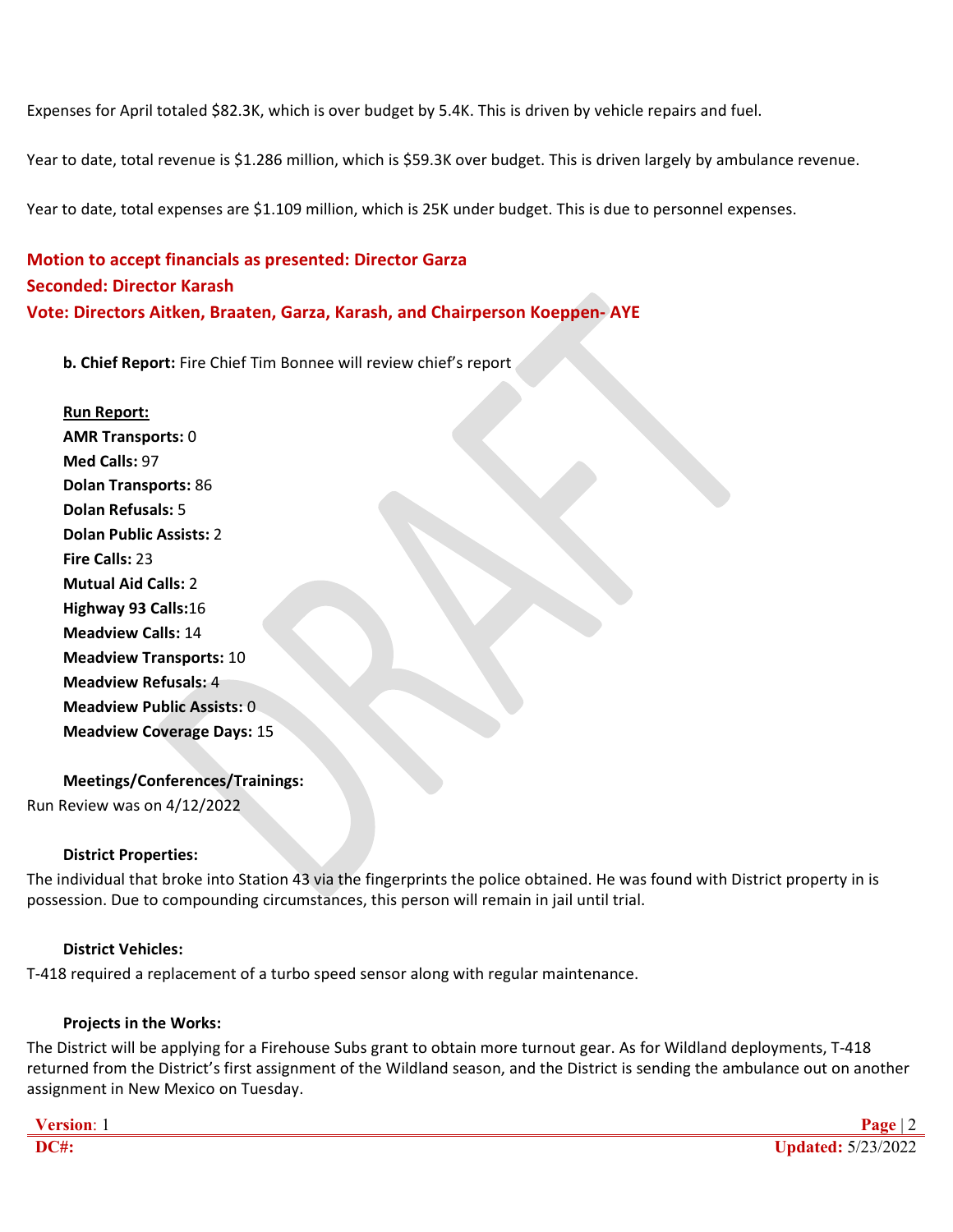The Fire Chief wanted to stress that the District does not lose coverage because of these deployments. The District always remains fully staffed and with vehicles necessary to serve our community. The Wildland program is a way for the District to make use of excess vehicles and willing volunteers to help fund emergency services at home in Dolan Springs and Meadview. The District is paid for every deployment and any costs incurred are reimbursed by the State of Arizona.

The Fire Chief also told the Board that he is looking to cut vehicle maintenance costs by performing small tasks, such as oil changes, in-house.

Lastly, The Fire Chief wanted to inform the public that there are strict guidelines for driving an ambulance. There have been individuals looking to volunteer their time, however the State of Arizona and the base hospital in Kingman have strict requirements for who is able to transport patients. Anybody that wants to drive an ambulance must be certified to do so, as well as be an EMT or Paramedic.

For fire suppression, you do not need to fight fires to be a volunteer. No such certifications are required for driving a water tender. A simple, no-cost 6-hour course can certify someone to shuttle water to a scene.

# **Motion to accept Chief's report as presented: Director Braaten**

### **Seconded: Director Garza**

**Vote: Directors Aitken, Braaten, Garza, Karash, and Chairperson Koeppen- AYE**

### **7) REGULAR SESSION**

### **New Business:**

**a. Discussion and possible action:** Tentative adoption of 2023 annual budget. Gabe Buldra of JVG will present. (Chief Bonnee)

Mr. Buldra was not able to attend. Steven Rodriguez of JVG presented.

Mr. Rodriguez pointed out a few changes in the proposed 2022-2023 annual budget. Firstly, the new tax cap rate is increasing to 3.375%. Despite the area losing assessed value, the District should see an increase tax revenue.

Ambulance revenue is also expected to increase, as an automatic rate increase is expected to go into effect.

Personnel expenses have been increased, in consideration of a \$0.25 raise for fulltime personnel. Also, the number of fulltime personnel is decreasing to 5, which will drive up overtime. The pension plan for fulltime personnel is also increasing.

Operational expenses are staying largely the same, with some increases in real property and decreases in vehicle maintenance.

Grant revenue and expenses both stand at 200K.

# **Motion to accept tentative 2022-2022 annual budget: Director Aitken Seconded: Director Braaten**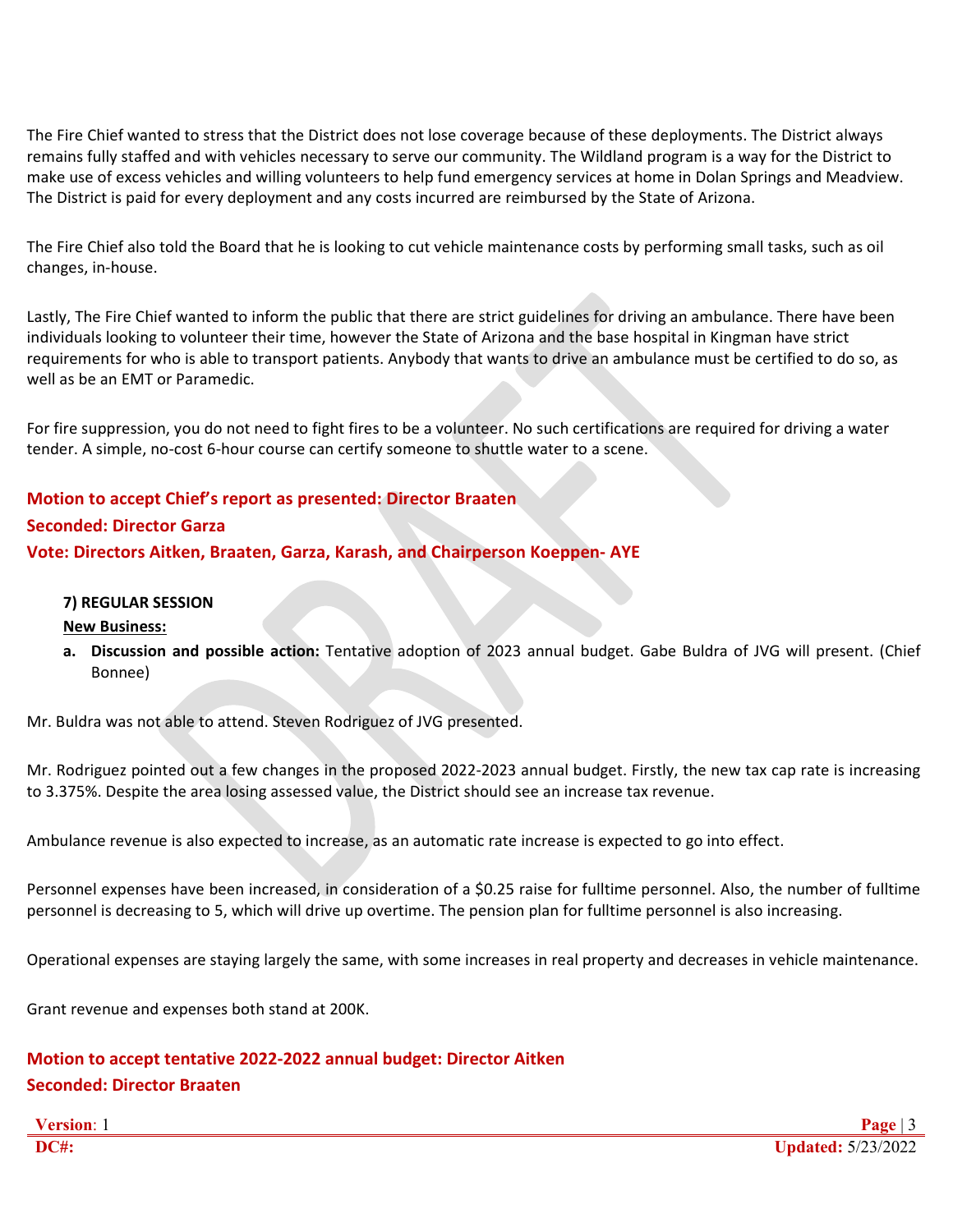# **Vote: Directors Aitken, Braaten, Garza, Karash, and Chairperson Koeppen- AYE**

**b. Discussion and possible action:** Wells Fargo Borrowing Request (Chief Bonnee)

Steven Rodriguez of James Vincent Group presented.

This is a line of credit in the amount of 250K through Wells Fargo that is kept in case of emergency. This is simply a renewal of the contract, with no changes to the terms.

**Motion to accept the Wells Fargo Borrowing Request: Director Karash Seconded: Director Aitken Vote: Directors Aitken, Braaten, Garza, Karash, and Chairperson Koeppen- AYE**

**c. Discussion and possible action:** Fuel storage and supply system installation at Station 41 (Chief Bonnee)

To date, the District has not been able to move forward on the installation of a fuel tank at Station 41 due to problems with the selected vendors. In response, Administrator Glenn Gardner reached out to another contact to obtain another quote.

The new quote, at approximately 24K, includes a tank, card reader, 50 cards, and installation. Quotes for the electrical work and fencing are still pending.

The District is responsible for obtaining the required permits at the county and state level, which has been another roadblock. The state of Arizona's permitting system is fully online and is currently experiencing technical issues that we are working with the state to circumvent.

When the tank is finally installed, the District will receive daily emails with fuel prices from available suppliers. We can get the tank filled 2-3 times per month, as well. Also, the pump will be pre-plumbed for up to three additional tanks, so expansion will not be a problem down the line if the District requires it.

# **Motion to continue moving forward on the installation of a fuel tank at Station 41: Director Garza Seconded: Director Aitken**

# **Vote: Directors Aitken, Braaten, Garza, Karash, and Chairperson Koeppen- AYE**

8) CALL to the PUBLIC. (The Fire District Board is not permitted to discuss or take action on any item(s) that are not on the *Agenda that are raised in the call to the public. However, individual Board Members may be permitted to respond to criticism directed to them. Otherwise, the Board may direct that staff review the matter or that the matter be placed on a future agenda. The Fire District Board cannot discuss or take legal action on any issue raised during the Call to the Public due to restriction of the Opening Meeting Law).*

Ellen Rey Bower of N Needle, Dolan Springs wished to thank everyone for doing a good job.

Charlotte Kiffer of West 9<sup>th</sup> Street, Dolan Springs told those present that the Dolan Springs Chamber of Commerce is looking to close in the next few months. LMRFD owns the lease of the land the building sits on, but it is currently unknown who owns the